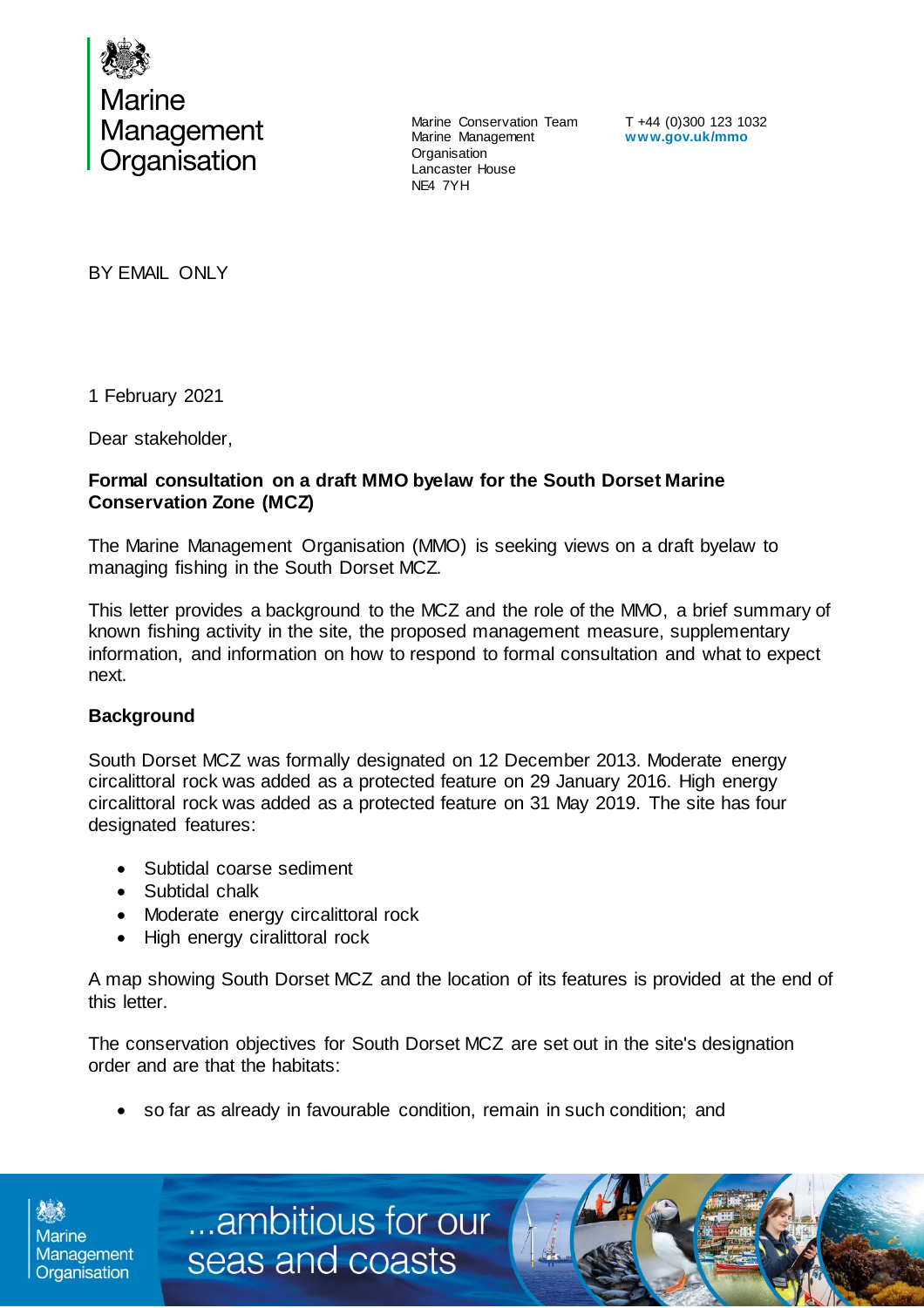so far as not already in favourable condition, be brought into such condition, and remain in such condition.

Natural England has stated that the general management approach for subtidal coarse sediment is to 'maintain in favourable condition' whilst the approach for the other site features is to 'recover to favourable condition'.

### **Maritime boundaries**

The South Dorset MCZ lies mostly within the 12 nautical mile limit with a small part extending further offshore.

### **MMO duties and powers**

The MMO has duties under the Marine and Coastal Access Act 2009 to exercise relevant functions in a manner which best furthers the conservation objectives of the MCZ.

The MMO has powers under the Marine and Coastal Access Act 2009 to introduce byelaws to manage fishing for the conservation of marine flora, fauna or habitats.

## **Summary of fishing activity within the site**

Analysis of fishing activity data, including vessel monitoring system (VMS) information indicates that the main fishing activities within the South Dorset MCZ are from trawling and dredging vessels, with a small number of midwater otter trawls, pots and Danish seines. Vessels which fish within the MCZ include those from the UK, Belgium, France, Ireland, the Netherlands and Norway. The majority of fishing within the MCZ is from French and UK vessels. Further analysis of fishing activity within the site is available in MMO assessment.

#### **MMO assessment**

The MMO assessment (South Dorset Marine Conservation Zone Marine Management Organisation (MMO) Fisheries Assessment), taking into account advice from Natural England and JNCC, is that bottom towed fishing anywhere in the MCZ is not compatible with the site achieving its conservation objectives.

#### **Proposed management**

The proposed management measure in the draft byelaw is a prohibition on all bottom towed fishing, including demersal and semi-pelagic trawls, demersal seines and dredges throughout the MCZ, and a small buffer area around the MCZ.

This management measure will apply equally to fishing vessels from the UK and from any other country with fishing access rights.

A map showing the proposed management is provided at the end of this letter.

**Marine** Management Organisation

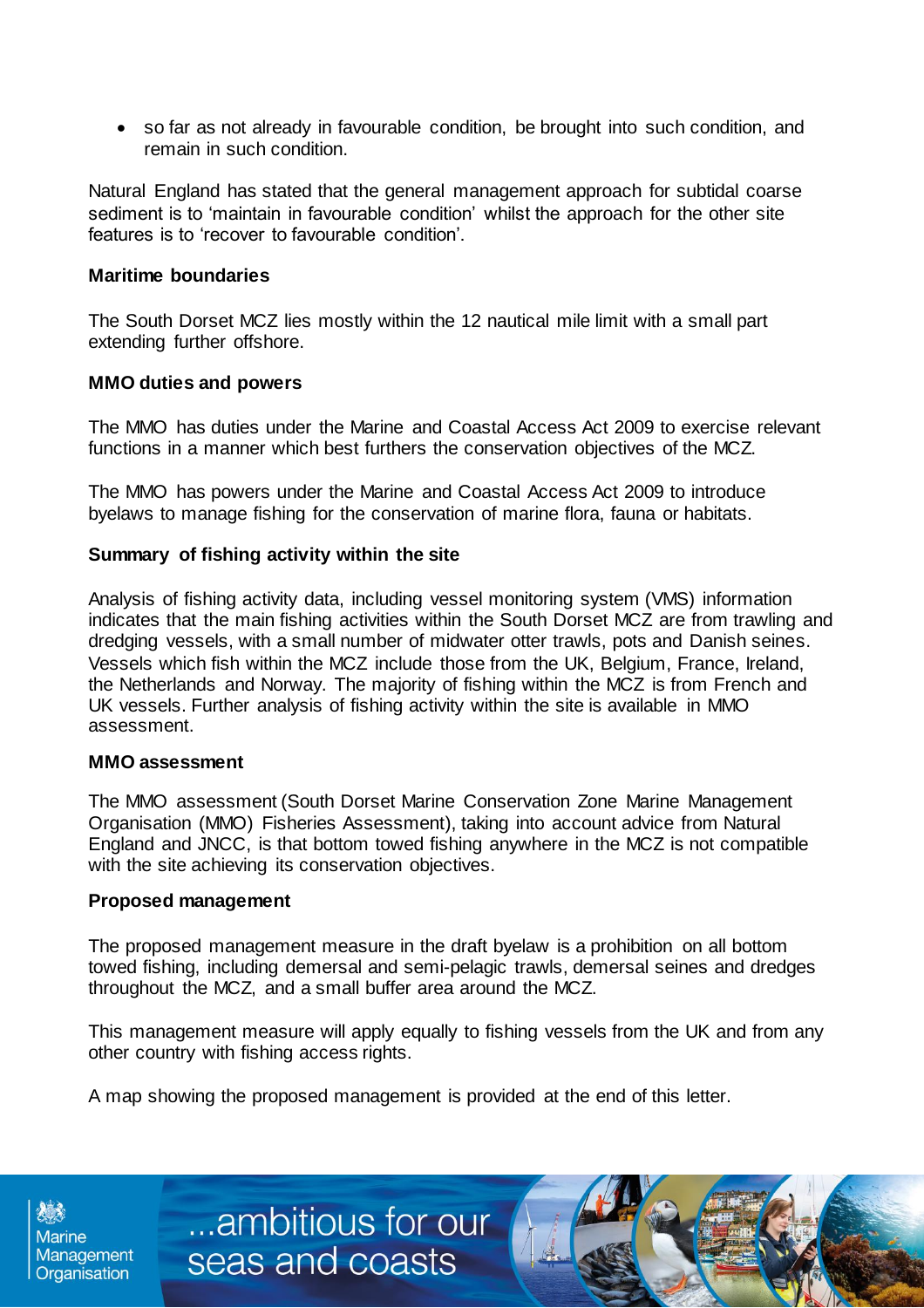# **Documents**

All supporting documentation including the draft byelaw, associated regulatory triage assessment, the site's fisheries assessment and all relevant maps can be found [here](https://consult.defra.gov.uk/mmo/formal-consultation-mmo-mpa-assessments) or via the link within the cover email.

## **Questions to consider**

Please provide us with any information you feel could be relevant to inform our decision for management at this site. In particular we are interested in understanding the following:

- Do you have any additional information about the location, condition or sensitivity of the designated features?
- Do you have information about the level or nature of fishing activity within the site?
	- o What fishing gears are commonly used?
	- o How regularly are each of these gears used?
	- o What is the approximate size of each of the gears being used?
	- o What species do each of these gears target?
	- o What species are caught as bycatch by each of these gears?
	- o What are the other environmental effects of these gears?
- How would the proposed management option affect you? (Please provide evidence of this impact if possible)
- What other effects will the proposed management option have?

#### **How to respond**

Please respond no later than **28 March 2021**. You can respond by completing our online survey by visiting: [https://consult.defra.gov.uk/mmo/formal-consultation-mmo-mpa](https://consult.defra.gov.uk/mmo/formal-consultation-mmo-mpa-assessments/)[assessments/](https://consult.defra.gov.uk/mmo/formal-consultation-mmo-mpa-assessments/)

If you are not able to access the above survey, you can respond via the details below. Due to the current COVID-19 situation we are asking all stakeholders to use email rather than post if possible.

Copies of the byelaw may also be inspected at any MMO office. Due to the current COVID-19 situation, please contact MMO using the details below if you wish to inspect a copy of the draft byelaw at an MMO office.

By email: [conservation@marinemanagement.org.uk](mailto:conservation@marinemanagement.org.uk)

By telephone: 0300 123 1032

In writing:

South Dorset MCZ formal consultation Marine Conservation Team Marine Management Organisation Lancaster House

**Marine** Management Organisation

...ambitious for our seas and coasts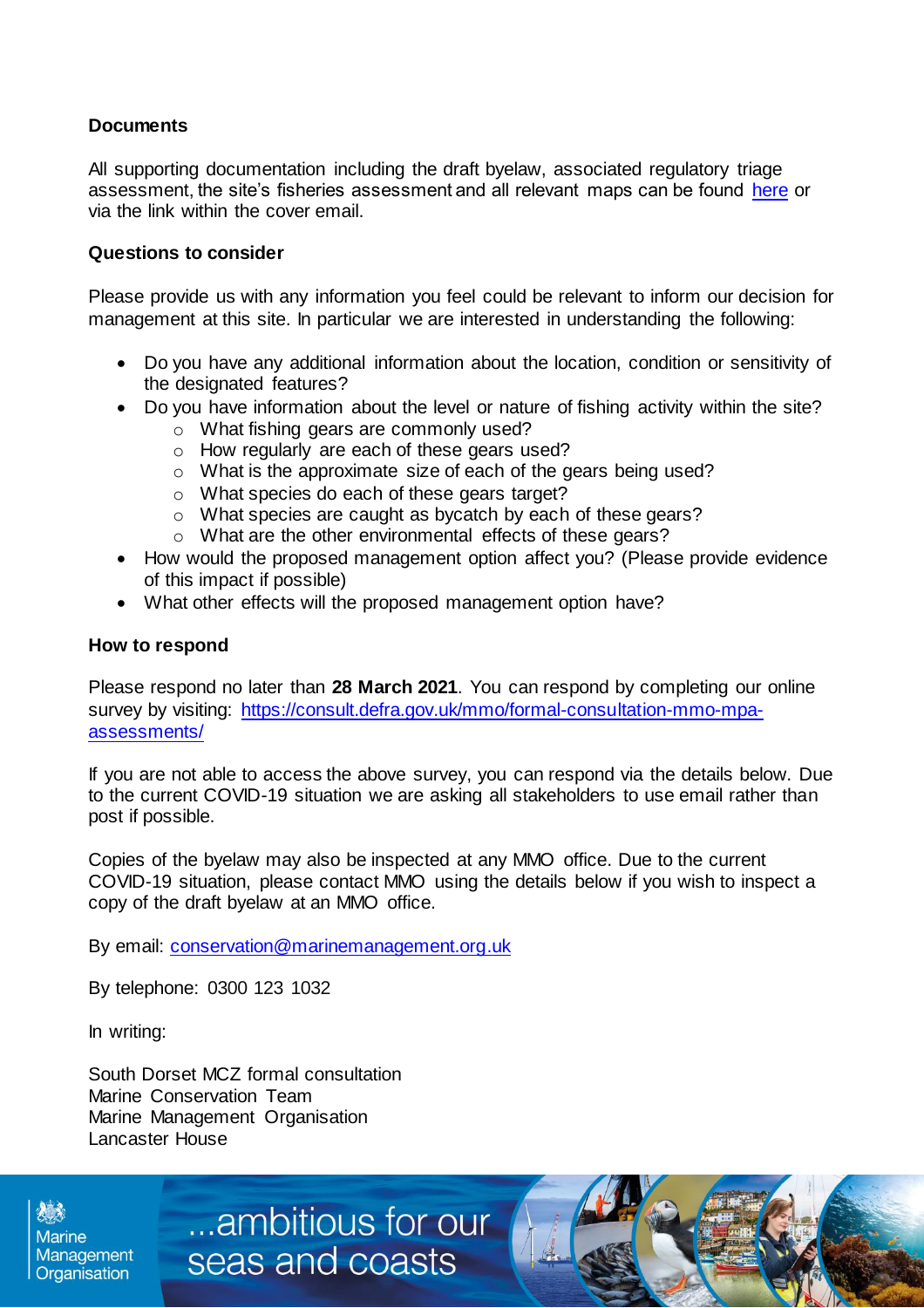Newcastle upon Tyne NE4 7YH

# **Next steps**

We will use the information received during this formal consultation period, alongside other information (including analysis of academic literature, fishing logbook, vessel monitoring system data), to make a decision on the most appropriate fisheries management measure for South Dorset MCZ.

If an MMO byelaw is required, we will finalise the byelaw and submit it the Secretary of State for confirmation.

More information on the MMO byelaw making process can be found at [www.gov.uk/guidance/marine-conservation-byelaws](http://www.gov.uk/guidance/marine-conservation-byelaws)

If you wish to be alerted once this consultation is launched, or if you have any further questions or queries, please email [conservation@marinemanagement.org.uk](mailto:conservation@marinemanagement.org.uk) or call the MMO helpline on: 0300 123 1032.

Yours faithfully,

Jessica Duffill Telsnig Principal Marine Conservation Manager Marine Conservation Team Marine Management Organisation

**Marine** Management Organisation

...ambitious for our seas and coasts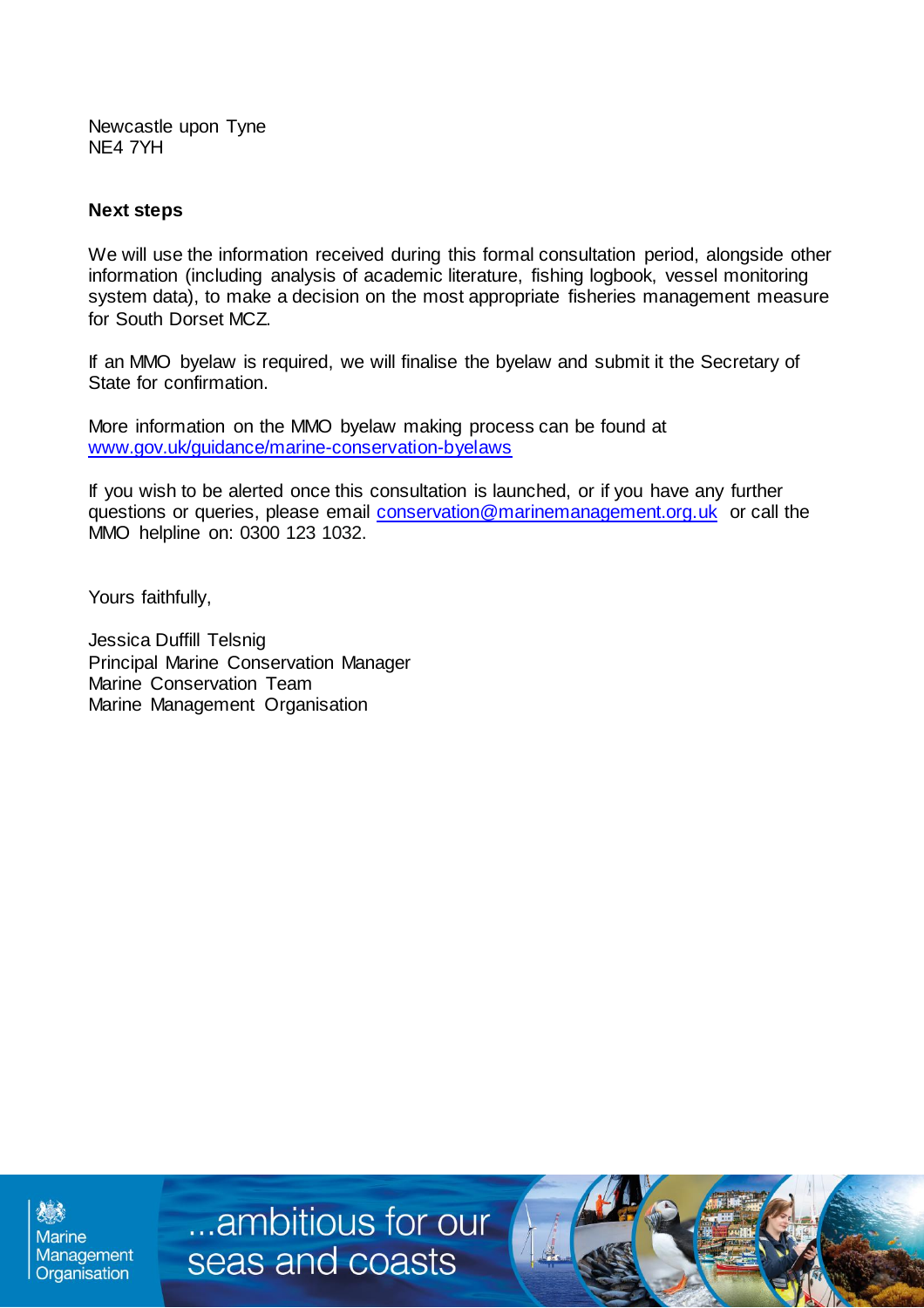